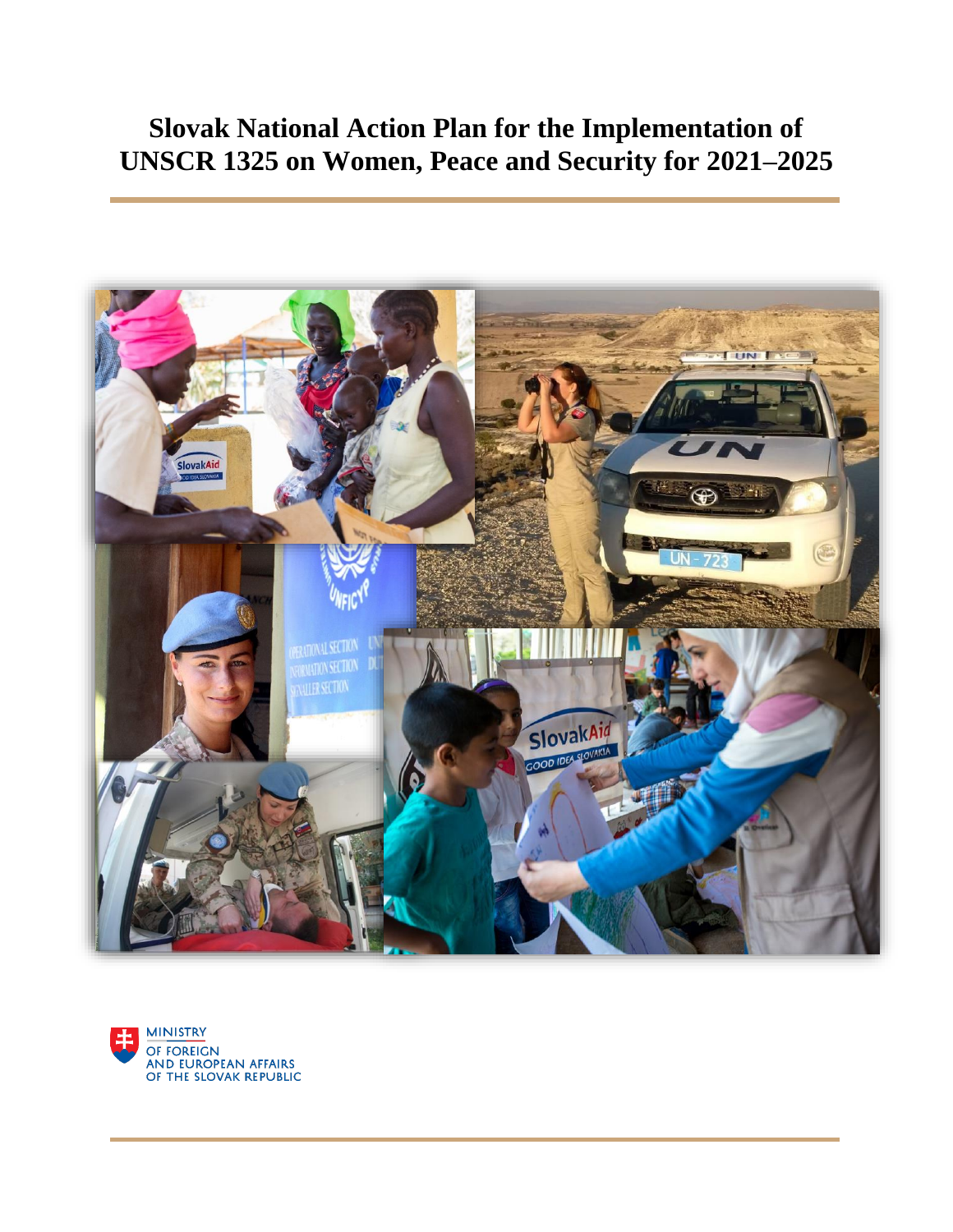#### **1. Introduction**

UN Security Council Resolution (UNSCR) 1325 on Women, Peace and Security (hereinafter referred to as the "Resolution 1325") was adopted unanimously on 31 October 2000 as the first Security Council resolution to address the disproportionate and unique impact of armed conflict on women, and seeking to strengthen the role and participation of women in peace processes. It is based on the fact that women are, on the one hand, extremely affected by armed conflict, but on the other hand can play a key role in preventing and resolving them. The Resolution calls on all actors to increase women's participation and to integrate equal opportunities into all UN efforts for peace and security.

According to the Resolution, the parties involved in a conflict must take special measures to protect women and girls from all forms of violence, in particular rape and other forms of sexual violence. The Resolution emphasizes the importance of women's equal and full participation in conflict prevention and resolution, peace negotiations, peace-building and peacekeeping, humanitarian response, and post-conflict reconstruction.

The main objective of Resolution 1325 is to increase women's participation in decision-making processes regarding conflict prevention and resolution and post-conflict reconstruction, as well as to prevent violations of women's rights, with an emphasis on the prevention of sexual violence in armed conflict.

In 2002, the UNSC called on Member States to develop strategies and plans to implement the objectives of Resolution 1325. National implementation strategies for the Women, Peace and Security (hereinafter referred to as the "WPS") agenda are relevant for all Member States, not just those in which armed conflict is taking place. In other countries, the WPS agenda concerns e.g. as neighbouring countries (conflict prevention, refugee protection) or as donor countries involved in conflict resolution or post-conflict reconstruction. States are primarily responsible for achieving the objectives set, but UN institutions and agencies and regional organizations play a key role in managing missions and operations.

The Slovak Republic (hereinafter referred to as the "SR") submits the first National Action Plan for the implementation of UNSC Resolution 1325 on Women, Peace and Security for 2021–2025.

The purpose of the document is to set the framework for the effective implementation of Resolution 1325 at the national and international levels.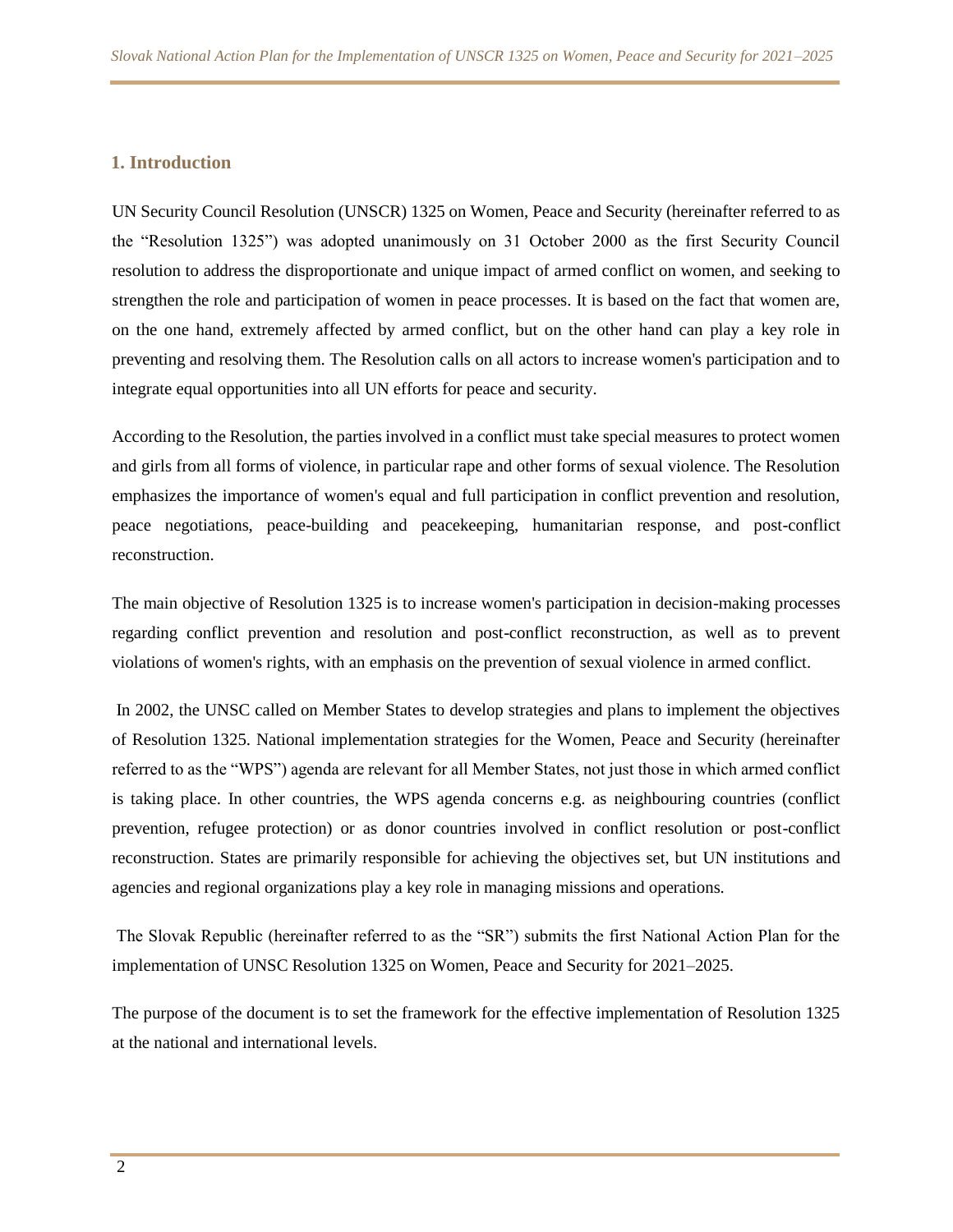The WPS agenda is based on 4 pillars:

1/ prevention – the WPS agenda is based on the assumption that the active involvement of women in society, including the long-term consideration of women's rights (respect for human dignity, the right to education, free choice of profession, etc.), has a key role to play in conflict prevention;

2/ participation – women making up half of the population should be more actively involved in all stages of conflict management and resolution: establishing, maintaining and consolidating peace, protection, and post-conflict reconstruction;

3/ protection – in addition to the general demand for respect for women's rights, the WPS agenda emphasizes the protection of women and girls from violence, while emphasizing sexual violence. States are to strictly limit themselves against its use as a combat tactic, but the responsibility also lies with members of peacekeeping missions in preventing such violence towards the community as well as within missions. Women and children, who are particularly vulnerable, need special protection in armed conflict.

4/ post-conflict reconstruction – a thorough investigation of war crimes and punishment of perpetrators is a prerequisite for sustainable peace. At the same time, it is necessary to work with victims and offer medical and psychological assistance as part of rehabilitation programmes to mitigate the effects of war and armed conflict and return to normal life as quickly as possible.

Since 2000, the set of UN Security Council commitments in the WPS agenda has been extended by another eight UNSC resolutions: 1820 (2008), 1888 (2009), 1889 (2009), 1960 (2010), 2106 (2013), 2122 (2013), 2242 (2015) and 2467 (2019), which reinforce and specify this Resolution both substantively and procedurally. They also provide a framework for implementing and monitoring the WPS agenda.

- Resolution 1820 (2008) on sexual violence as a weapon of war;
- Resolution 1888 (2009) mandates peacekeeping missions to protect women, girls from sexual violence in armed conflict and establishes the position of Special Representative for Sexual Violence in Armed Conflict;
- Resolution 1889 (2009) is focused on post-conflict peacebuilding and emphasizes the greater involvement of women in peace processes;
- Resolution  $1960 (2010)$  creates institutional tools to combat impunity and outlines specific steps needed for both the prevention of and protection from sexual violence in conflict;
- Resolution  $2106 (2013)$  calls for the further deployment of Women Protection Advisors;
- Resolution 2122 (2013) creates stronger measures to include women in peace-processes and calls for regular briefings and reports on WPS issues to various organizations and members of the UN;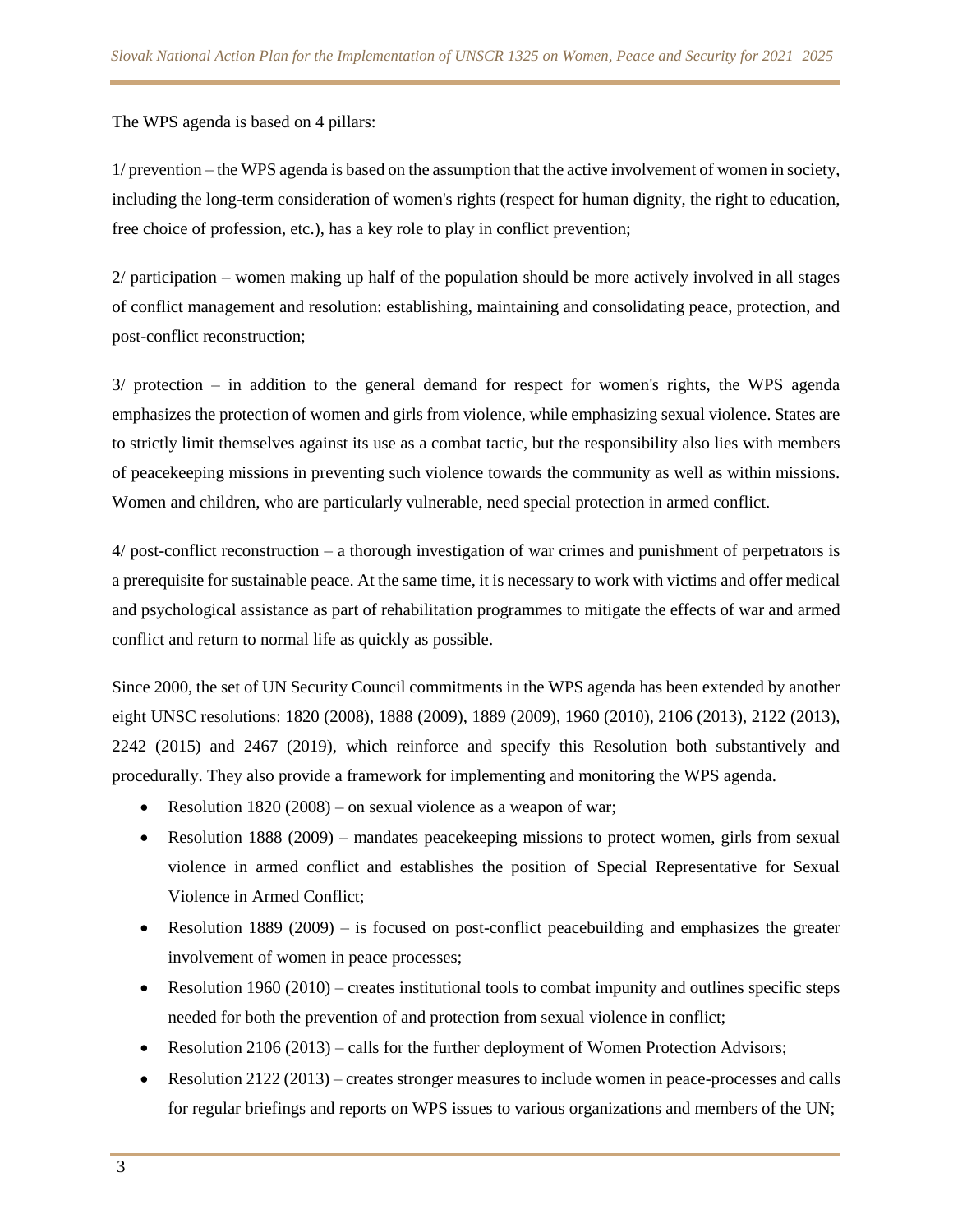- Example 10  $242(2015)$  emphasizes the role of women in the fight against violent extremism and focuses on the impact of terrorism on women's human rights;
- Resolution 2467 (2019) strengthens justice and accountability and calls for a survivor-centered approach in the prevention and response to conflict-related sexual violence.

# **2. International legal framework**

The international legal framework clearly stipulates that rape and other forms of sexual violence of comparable gravity may be assessed as war crimes or crimes against humanity, or an act of genocide as provided for in the Rome Statute of the International Criminal Court, with ad hoc judgements of international criminal tribunals, e.g. the International Criminal Tribunal for the former Yugoslavia and the International Criminal Tribunal for Rwanda.

The Slovak Republic is bound by a number of international legal obligations related to the WPS agenda.

One of the key instruments in the field of international law to ensure women's rights in the area of the WPS agenda is the *Convention on the Elimination of All Forms of Discrimination against Women* (hereinafter referred to as the "CEDAW"). In 2013, CEDAW issued *General recommendation No. 30 on women in conflict prevention, conflict and post-conflict situations,* which gives the Parties guidance for establishing an effective framework and defines their responsibilities for the implementation of the Convention. This recommendation affirms CEDAW's linkages with the Security Council's WPS agenda, It stipulates that states should report on the implementation of Resolution 1325 and recommends that CEDAW Parties adopt national action plans for the its implementation while working with civil society.

Another important international document is the *Beijing Platform for Action* adopted by consensus at the *Fourth World Conference on Women* (1995). As a final document from the conference, it made comprehensive commitments under 12 critical areas of concern, including the themes outlined in the WPS agenda.

# **3. WPS agenda in international organizations of which the Slovak Republic is a member**

Gender equality and Human Rights are core values of **the European Union** (hereinafter referred to as the "EU") and the implementation of UNSCR 1325 stands in the centre of EU´s approach to the WPS agenda. In this context, the EU points to the need of engaging, empowering, protecting, and supporting women and girls to achieve peace and security and giving priority to combating violence against women and girls in armed conflict and promoting their participation in peace-building. In order to strengthen action in this area,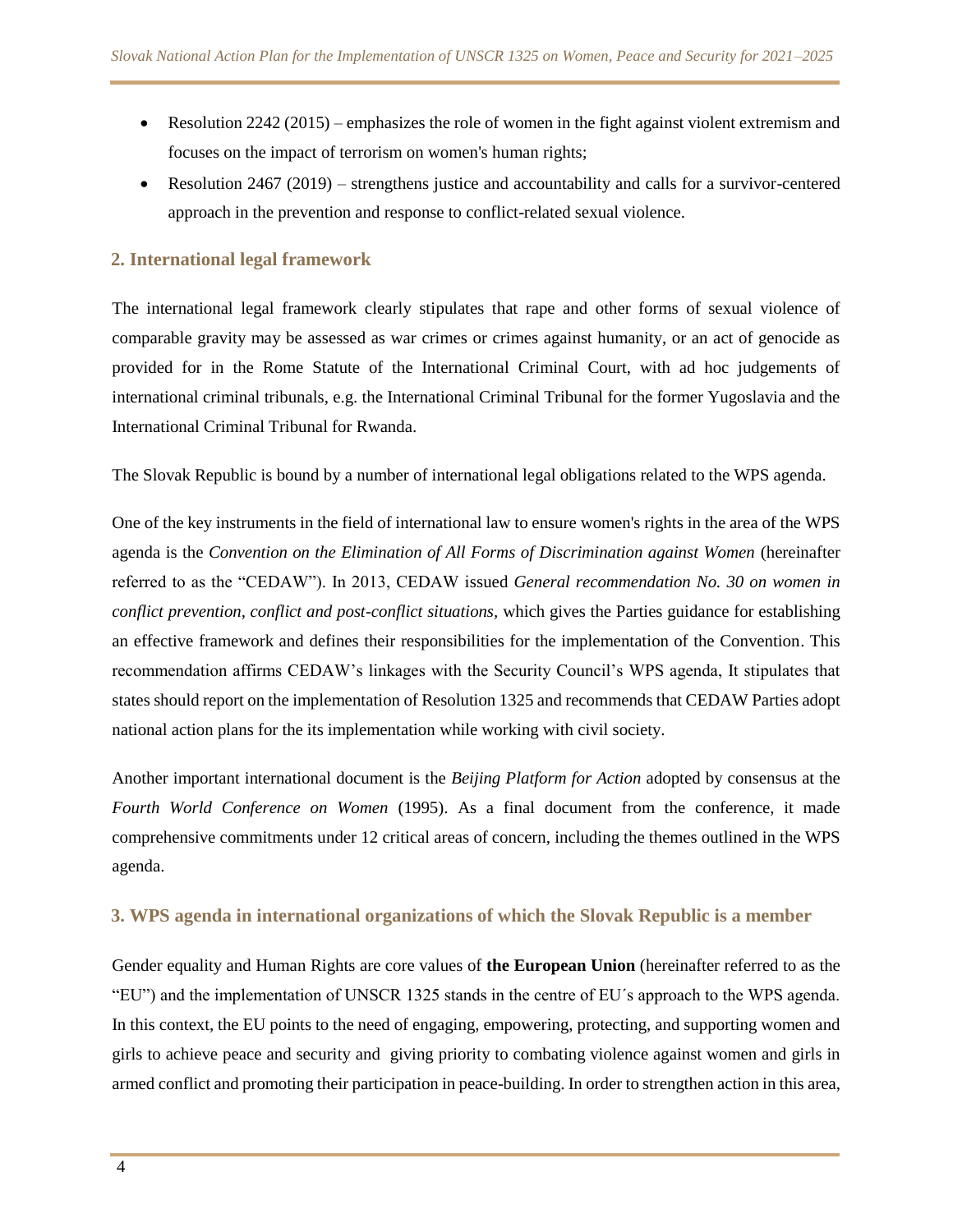

the EU Council adopted in 2008 *Comprehensive approach to the EU implementation of the United Nations Security Council Resolutions 1325 and 1820 on women, peace and security*. Building on the policy commitments to promote the role of women in peace building, this document provides comprehensive guidance to ensure that the EU's external actions are shaped to protect women from violence, that they contribute to increased equality between women and men during and after armed conflict and in situations of fragility. In 2018, the document was replaced by the *EU Strategic Approach to Women, Peace and Security* identifying actions under the key areas of prevention, protection, relief and recovery and under the two overarching and cross-cutting aspects of gender mainstreaming and participation. The first *EU Action Plan on Women, Peace and Security (2019–*

*2024)* complements and reinforces the *EU Gender Action Plan 2016-2020*.

The specific objectives and actions to contribute to the implementation of EU WPS policy are also set out in the *EU Action Plan on Gender Equality and Women Empowerment in Development Cooperation (2010– 2015)* of 2010. It is followed by a joint working document of the EU entitled *Gender equality and women's empowerment: transforming the lives of girls and women through EU's external relations 2016–2020* (of 2015). The elements of the WPS are also reflected in the *EU Action Plans on Human Rights and Democracy*, including the operational human rights agenda for the next 5 years (2020–24).

The WPS agenda underpins the common values of **the North Atlantic Treaty Organization** (hereinafter referred to as the "NATO") in the areas of individual freedom, democracy, human rights, and the obligations arising from the UN Charter. In line with UNSC resolutions on the WPS, NATO focuses in its action plans, which are regularly reviewed, on addressing inequalities between men and women and integrating the priorities of the WPS agenda through NATO's three key tasks – collective defence, crisis management, and cooperative security.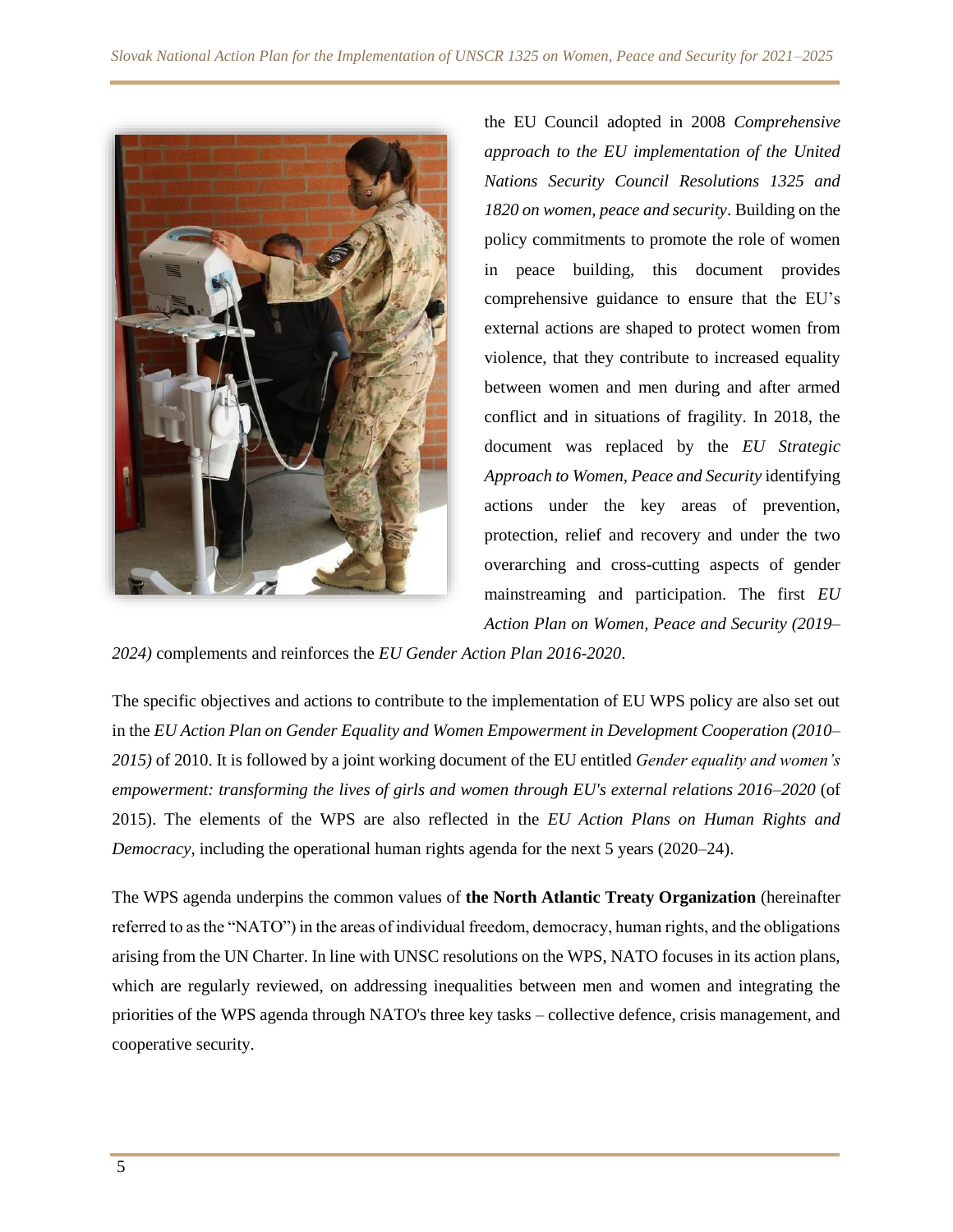NATO actively integrates women's perspectives and experience into analyses, planning, implementation, and evaluation of its operations and missions. This theme also resonates in the cooperation of NATO and its partner countries, especially in the preparation of troops deployed in NATO-led operations and missions. NATO seeks to promote increased participation of women in defence and security institutions within the organization and its member states.

Ensuring sustainable peace and economic prosperity is the basis for long-term security for the 57 participating States of **the Organization for Security and Cooperation in Europe** (hereinafter referred to as the "OSCE"). The OSCE's approach to security aims at conflict prevention and resolution in a comprehensive way that includes the full integration of women at all stages of the conflict cycle. Resolution 1325 and its related commitments on the WPS agenda are a tool for the OSCE and its participating States to achieve equality between men and women in early warning, conflict prevention and resolution, crisis management and post-conflict rehabilitation, and to ensure that women's experience is fully taken into account. This concept is reflected in the *OSCE Action Plan for the Promotion of Gender Equality of 2004 (Gender Action Plan)*. The Ministerial Council, as the central decision-making and governing body of the OSCE, also calls for the implementation of Resolution 1325. The OSCE Office for Democratic Institutions and Human Rights actively supports the efforts of OSCE participating States to implement Resolution 1325 into national action plans in the OSCE region.

#### **4. National framework**

In recent years, the Government of the Slovak Republic has adopted several strategic documents directly related to the protection of women and girls from discrimination and violence, such as the *National Strategy for Gender Equality and the Gender Equality Action Plan for 2014–2019* and the *National Action Plan for the Prevention and Elimination of Violence against Women for 2014–2019*. The documents include the tasks performed by the relevant ministries in several areas of implementation, which relate mainly to legislation, development of methods and standards, education, monitoring (data collection) and primary prevention.

# **5. Coordination mechanism and monitoring of the implementation of the National Action Plan**

#### **National actors in the WPS agenda**

The direct implementers of the WPS agenda are the Ministry of Labour, Social Affairs and Family of the Slovak Republic, the Ministry of Defence of the Slovak Republic, the Ministry of Interior of the Slovak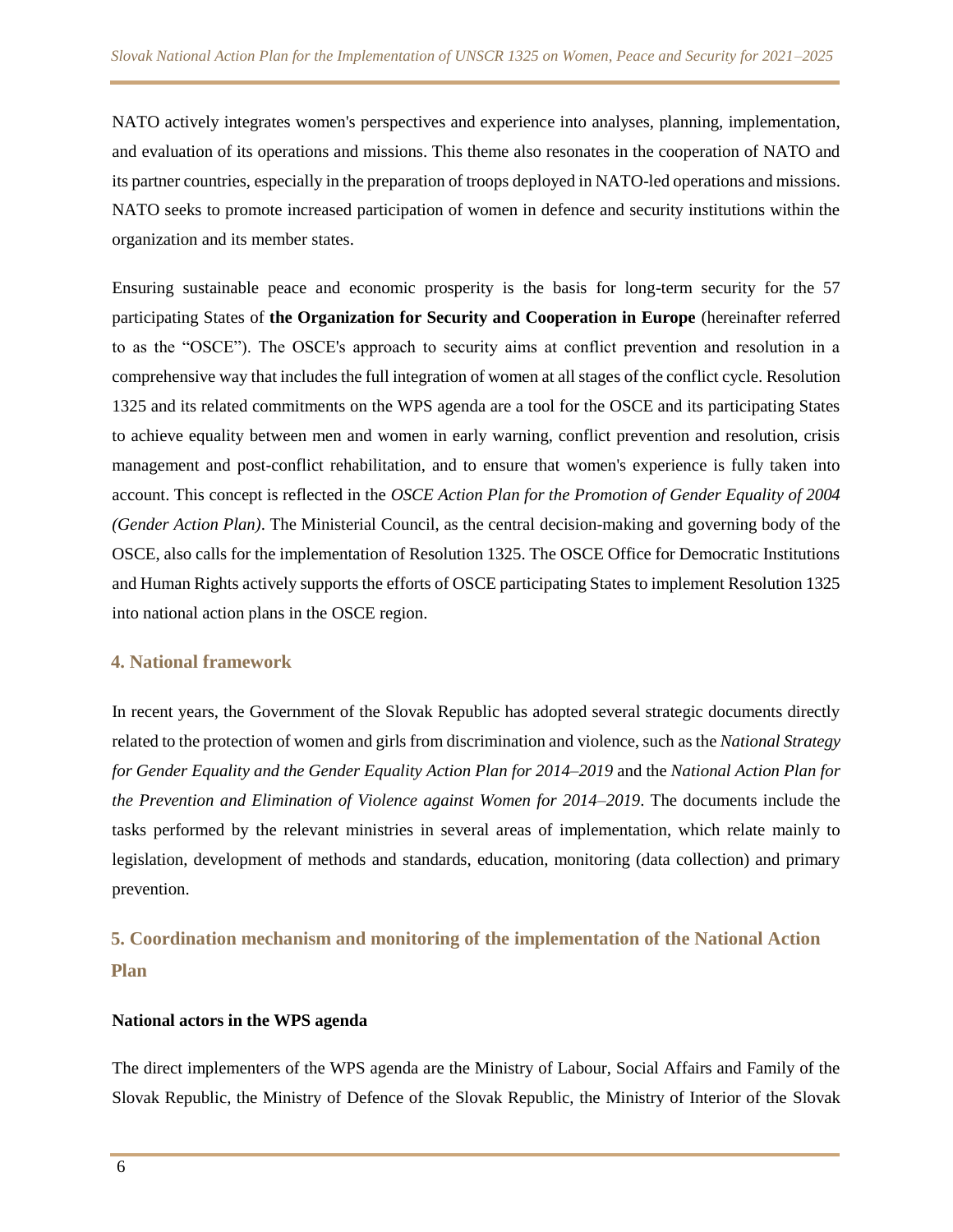Republic/Presidium of the Police Force, and the Ministry of Foreign and European Affairs of the Slovak Republic.

The National Action Plan will be carried out through the activities of its implementers. The summary evaluation report will be submitted by 31 March 2026 as part of the National Action Plan for 2026–2030 to the Committee for Gender Equality. The Committee is a permanent expert body of the Slovak Government Council for Human Rights, National Minorities and Gender Equality for issues related to gender equality and for monitoring the implementation of the *Convention on the Elimination of All Forms of Discrimination against Women*, other international human rights conventions, legislation and EU strategic objectives in this area.

Once a year, the Gender Equality Committee discusses the current implementation of the objectives of the National Action Plan. On this basis, it will continuously recommend updating the National Action Plan in line with developments in the WPS agenda at the UN, with the international obligations of the Slovak Republic and the obligations arising from EU membership.

#### **6. Previous activities of ministries in fulfilling the objectives of Resolution 1325**

#### **Ministry of Foreign and European Affairs of the Slovak Republic**

The Ministry of Foreign and European Affairs of the Slovak Republic (hereinafter referred to as the "MoFEA SR") develops activities within the relevant international organizations and institutions. It actively participates in the activities of the **EU** institutions and bodies on the topic of equal opportunities and WPS. During its presidency of the EU Council in 2016, the Slovak Republic held a meeting of the High-level group on gender mainstreaming on the report on the implementation of the Beijing Platform for Action for Women and Poverty and a thematic conference "*Reconciling Work and Family Life in a Changing Society*".

The Slovak Republic works closely with **UN WOMEN** – a specialized organization of the UN system focused on equal opportunities and the empowerment of women. In 2020, the Slovak Republic prepared a Memorandum of Understanding between MoFEA SR and UN WOMEN, which intensifies SlovakAid development cooperation through projects aimed at the empowerment of women and girls in society in programme countries, and enabled sending a Slovak expert to the UN WOMEN regional office in Georgia.

The Slovak Republic (as the 19th Member State of the UN) has also signed up to the global **COMMIT** campaign to end violence against women, which is a supporting initiative of the UN Secretary-General's global campaign called "UNiTE to End Violence Against Women".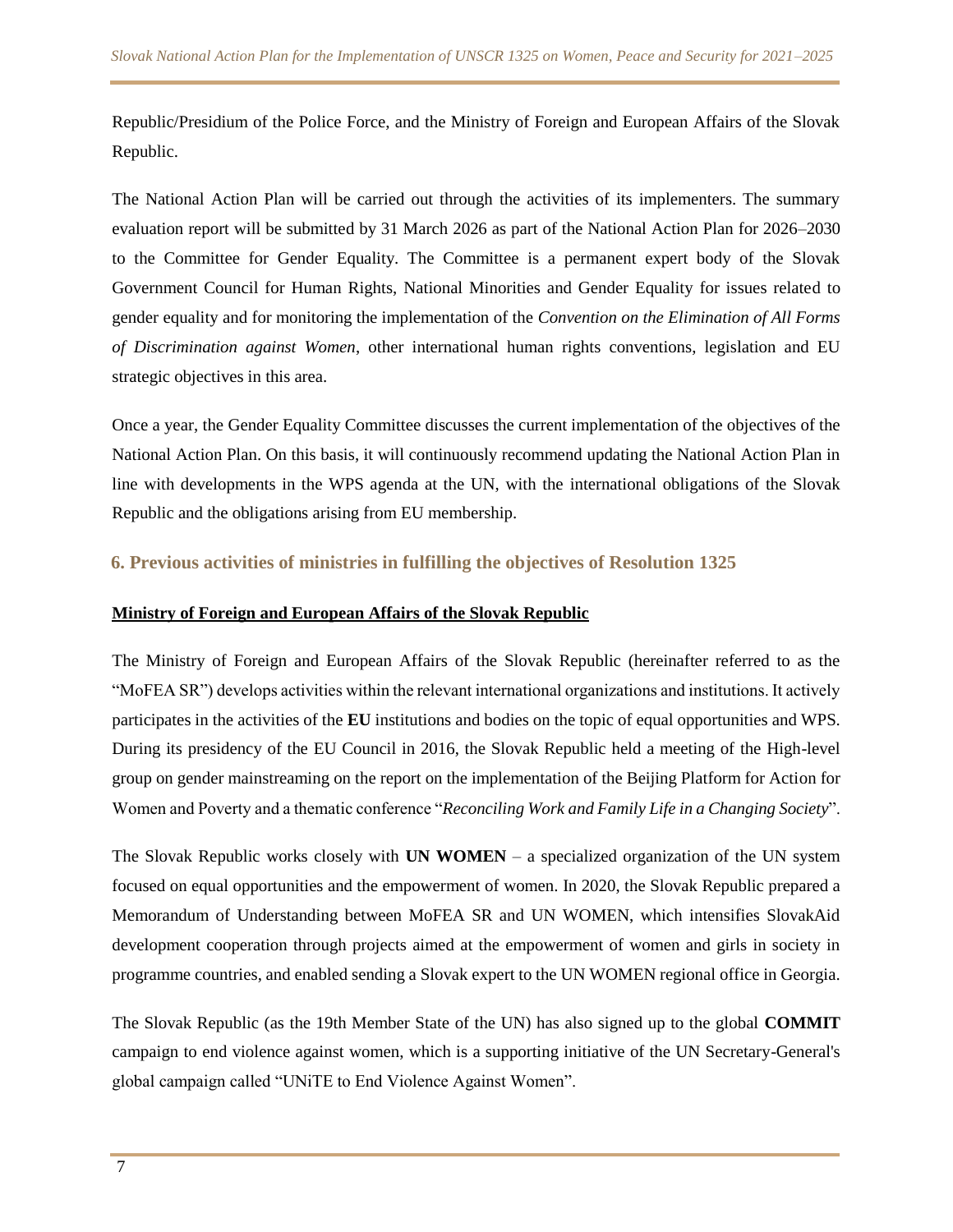In New York (in 2019), the Slovak Republic co-organized a joint high-level roundtable of the UN Groups of Friends of Security Sector Reform and the Group of Friends of Gender Parity with the aim of drawing attention to the need to achieve parity of women in national security structures and UN peacekeeping operations.

Part of the cooperation with **the United Nations Development Programme (UNDP)** is also a component aimed at strengthening the position of the Slovak Republic in the area of security sector reform (SSR) within the development cooperation. The Slovak Republic supports the second phase of the flagship programme *"Women in the Army"*, which aims to building capacities in terms of equal opportunities and better integration of women in the army in the Western Balkans region.

The Slovak Republic financially supports UNDP SEESAC (South Eastern and Eastern Europe Clearinghouse for the Control of Small Arms and Light Weapons) through small projects on gender equality in the defence sector *"Strengthening of Regional Cooperation on Gender Mainstreaming in Security Sector Reform in the Western Balkans"*.

Slovakia also actively promoted the empowerment of women during its chairmanship of **the Organization for Security and Cooperation in Europe (OSCE)** in 2019. Within its framework, the Minister of Foreign and European Affairs of the SR, then acting Chairman of the OSCE M. Lajčák, appointed Ambassador M. Verveer (USA) as a Special Representative of the Chairperson-in-Office on Gender.

The Slovak OSCE Chairmanship paid priority attention to the prevention and fight against violence against women, as this was the first year of implementation of the OSCE Ministerial Council decision of 2018 on this topic as an important political commitment of the OSCE participating States. Slovakia, as an OSCE chair, prepared or co-organized events at the OSCE headquarters in Vienna (expert events and an international conference on the prevention and combating violence against women, a high-level discussion on the role of women in addressing security challenges in the OSCE region, the photo exhibition *"Women, Peace and the OSCE"*), in the organization of which it also paid attention to the equal representation of men and women in the role of speakers.

Slovakia also supports the empowerment of women through **development cooperation** instruments. Equal opportunities are one of the cross-cutting themes in the *Medium-Term Strategy of the Slovak Republic for Development Cooperation and Humanitarian Aid* (2019–2023). Cross-cutting themes are integrated into SlovakAid projects and activities. Their integration into projects and activities in each of the six priority sectors is being assessed. Between 2019 and 2020, the Slovak Republic implemented three projects aimed at improving the quality of the teaching process at girls' schools in Kenya, a project aimed at addressing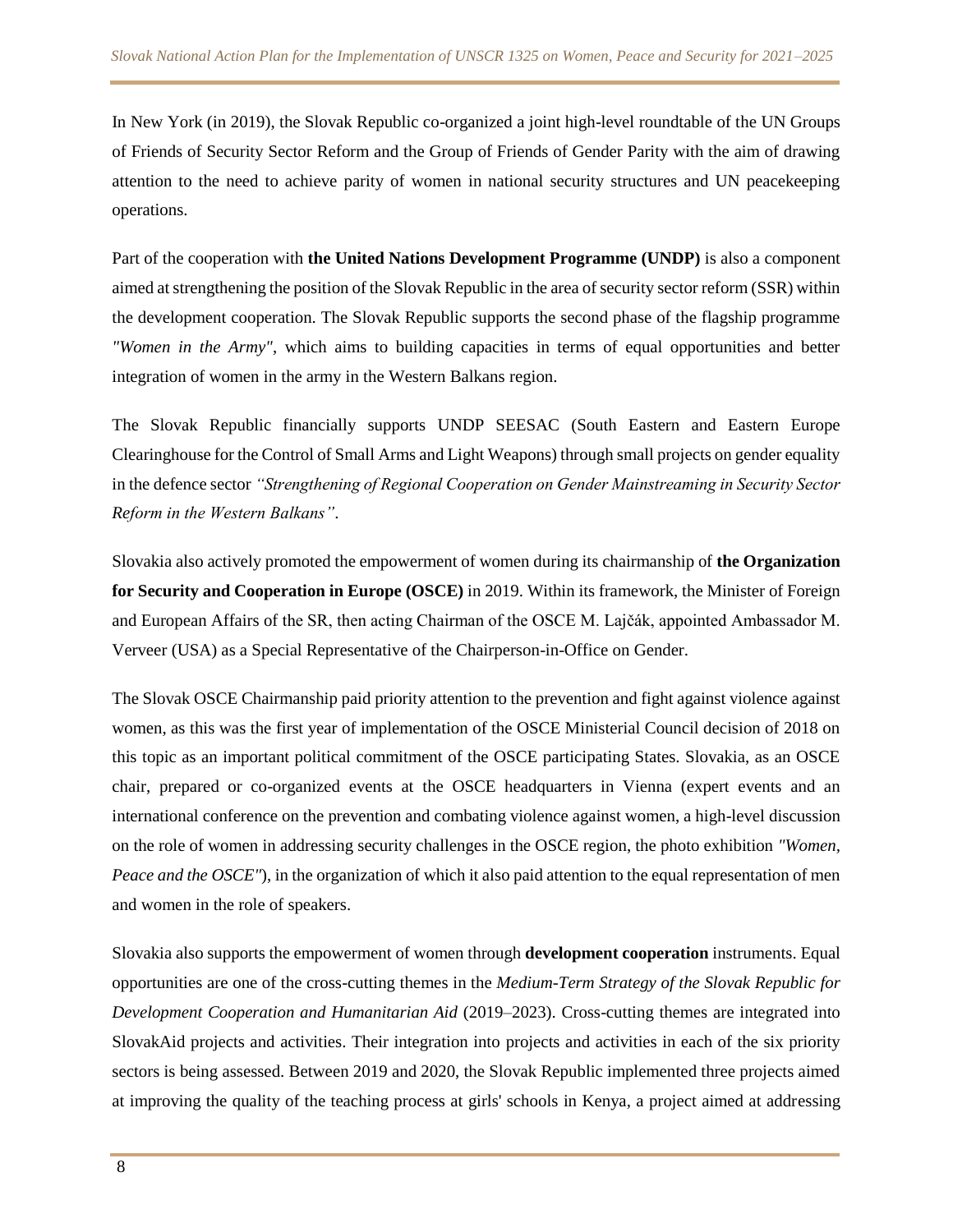female unemployment in Georgia and improving the availability and quality of health care for mother and child in South Sudan. Since 2013, Slovakia provided a total of 52 subsidies, financial contributions and socalled microgrants whose projects, focused on gender equality.

The Slovak Agency for International Development Cooperation monitors among the mandatory indicators



of cross-cutting themes also the number of implemented measures in gender equality. The most important measures to promote equal opportunities for men and women in the implementation of projects include those prohibiting discrimination on the basis of sex and provide for equal treatment of women and men. The control of the application of the principle of gender equality in the implementation of development projects is carried out through the

monitoring of projects and project activities.

#### **Ministry of Defence of the Slovak Republic**

The main legislative guarantee of equal opportunities in the armed forces is the *Act on the Civil Service of Professional Soldiers*. In the area of labour law the Act ensures non-discriminatory approach and equal opportunities for male and female professional soldiers in personnel processes in the armed forces, in the remuneration policy and in the protection of the legitimate interests of male and female professional soldiers. It pays special attention to the increased protection of pregnant female professional soldiers and the protection of female professional soldiers and single parents who take care of minor children.

In the Armed Forces of the Slovak Republic, the WPS agenda is being developed in accordance with the adopted *Gender Equality Plan of the Ministry of Defence of the Slovak Republic* of 2013 in the areas of: operational planning and operations; preparation and training; evaluation. Increased emphasis is placed on comprehensive education of professional soldiers, which is implemented at several levels:

- basic military training
- bachelor and engineer study
- social science seminars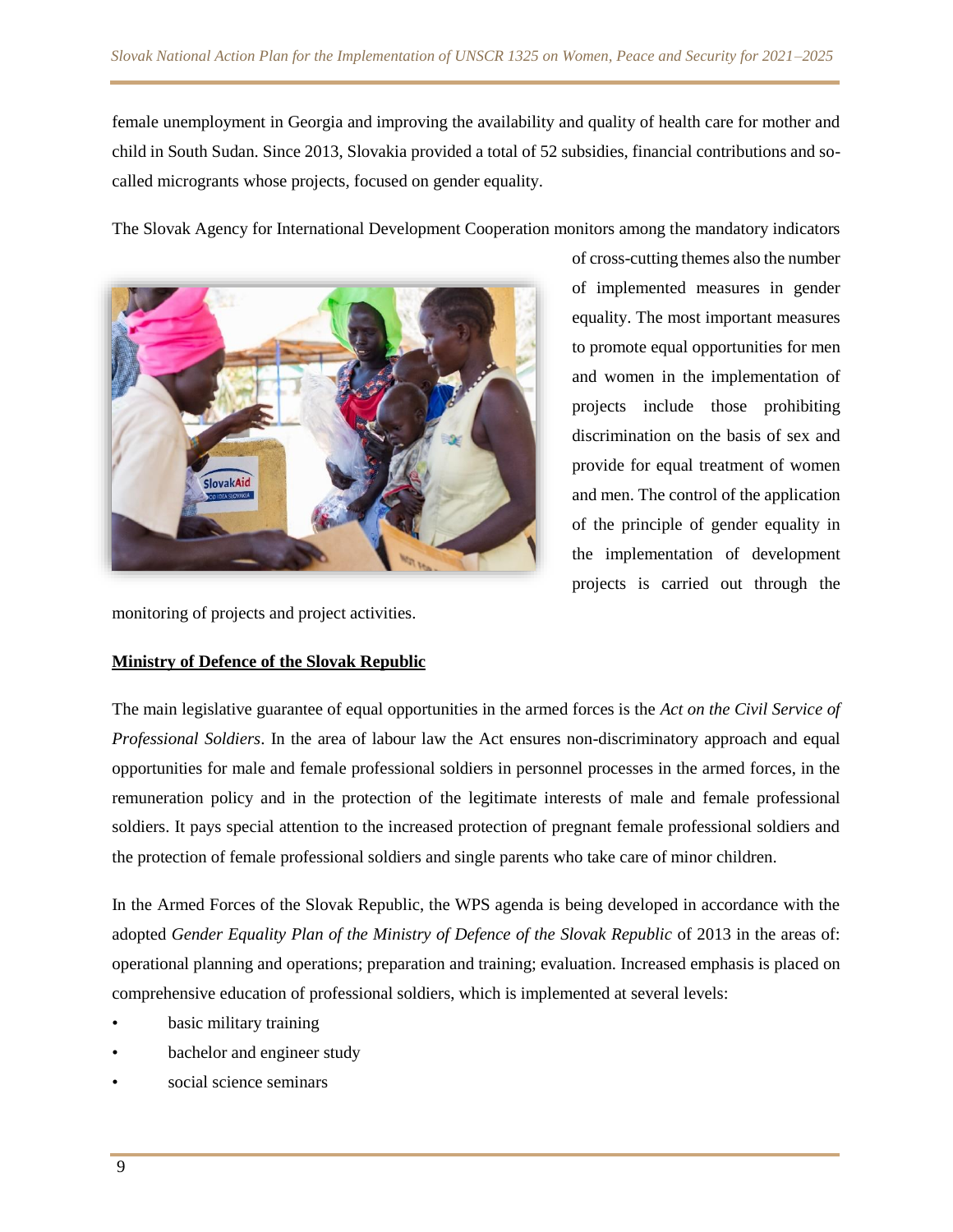#### career courses

• military training of professional soldiers before leaving for international crisis management operations.



Female professional soldiers work in 2020 in international crisis management operations, namely: EUFOR ALTHEA (Bosnia and Herzegovina), UNFICYP (Cyprus) and NATO Enhanced Forward Presence (Latvia), in positions individually or in mixed teams.

In 2019, a total of 735 Slovak professional soldiers were deployed to international crisis management missions, of which 48 were

women – a share of about 6.5%. In individual operations: UNFICYP - 286 professional soldiers, including 30 women; RS AFG (Afghanistan) – 84 professional soldiers, including 2 women; EUFOR-ALTHEA (Bosnia and Herzegovina) – 43 professional soldiers, including 1 woman; eFP (Latvia) – 305 professional soldiers, including 15 women.

Offers for positions in international crisis management operations are open to all components of the Armed Forces of the Slovak Republic and the activities of female professional soldiers are limited only by the cultural environment or the conditions of the operation concerned.

During the training, male and female members of the Slovak military contingent are also acquainted with the area of prevention and fight against sexual violence, security and protection of human rights of women and girls.

As part of general training and education on violence against women and the fight against trafficking in human beings, lectures on trafficking in human beings are held on a quarterly basis every year. Led by trained professional soldiers, lectures focus on sensitive approach to potential victims with the aim of their effective identification and subsequent provision of assistance.

The Ministry of Defence of the Slovak Republic regularly conducts research on the issue of gender equality in the armed forces, which are used to optimize social processes as a basis for the creation of conceptual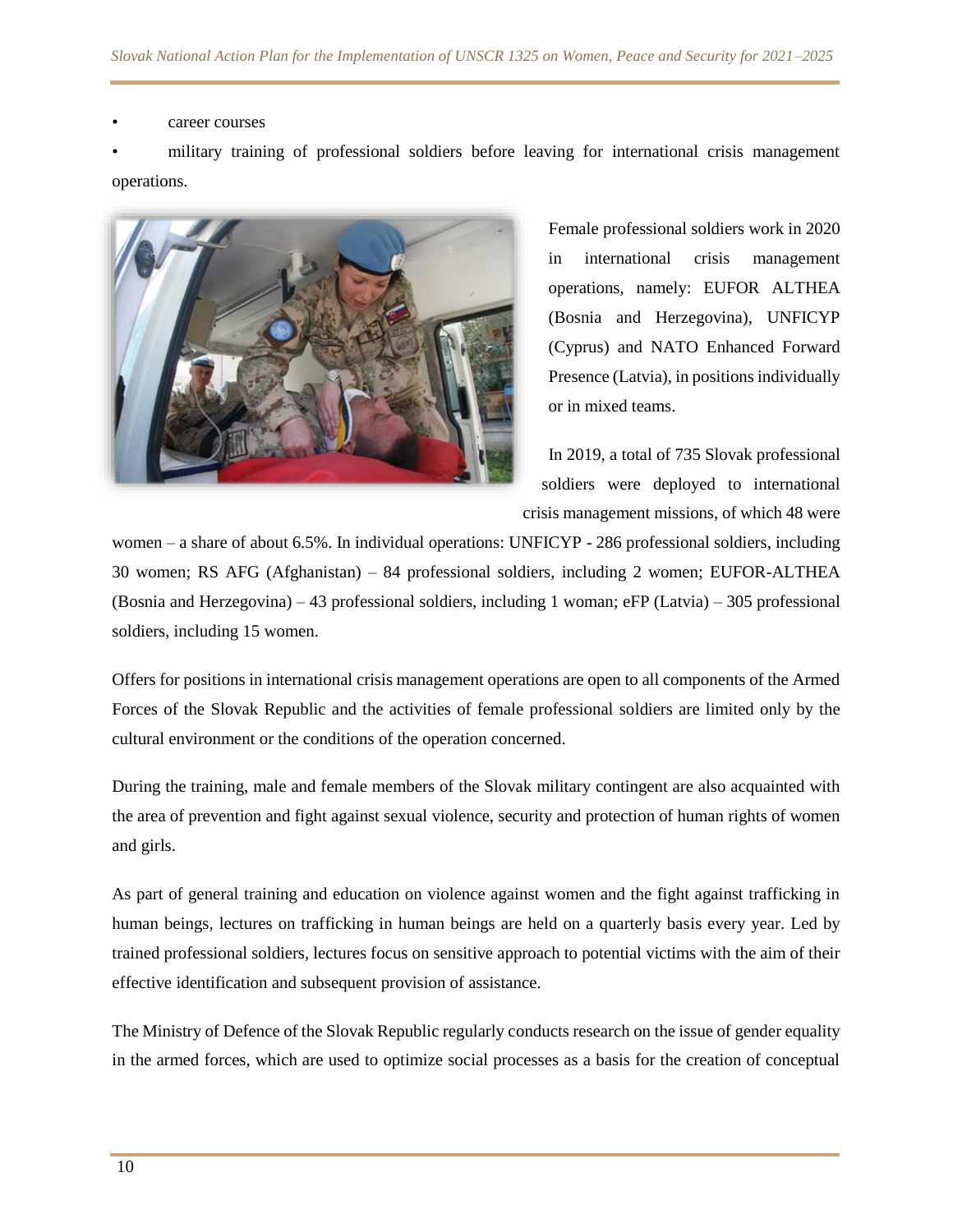and strategic documents in the field of human resources. One of the outputs, in which the findings from these researches were presented, was the publication "*Gender Equality in the Armed Forces*" (of 2017).

In the gen. Milan R. Štefánik Academy of the Armed Forces, the **Gender Equality Centre** has been operating since 2015. The Centre focuses on the theoretical-practical analysis of the transformation of relations between men and women in various areas of life of military organizations (personal and professional), as an extension of socio-psychological support for military professionals.

In 2016, the Academy received a grant from the Ministry of Defence of the Slovak Republic with the project "*Human Rights Aspects of the Organization and Activities of the Troops*", which in 2017 resulted in an analytical study with new recommendations for the respect of human rights with a focus on the topic of gender equality. The Academy also regularly addresses the topic of gender equality in the armed forces at its conferences with international participation.

One of the important areas is also the harmonization of work and family life. In the Ministry´s document "*System of support programmes focused on social work with professional soldiers and their families*" preconditions for improving the care of male and female professional soldiers, including the care of their family members, are set. In the near future, a system of comprehensive care for male and female professional soldiers and their families should be created, which depends on the course of a military career and the associated risks of socially unfavourable situations during and after the their civil service.

#### **Ministry of Interior of the Slovak Republic**

In the field of education, the Ministry of Interior of the Slovak Republic (hereinafter referred to as the "MoI SR") places special emphasis on the professionalisation of members of the Police Force and their training in violence against women, domestic violence and working with victims of such crimes as victims from the group of particularly vulnerable persons.

The Police Force units also actively cooperate with international organizations such as UN, OSCE, EU in the field of international missions and civilian crisis management operations.

In this area, gender equality is already ensured from the selection process, through sending to the mission, return and reassignment.

In 2019, the Police Force was actively involved in international civilian crisis management missions and operations under the EU Common Security and Defence Policy, as well as in the UN Security Sector Reform, paying attention to priority regions in line with the Common Foreign and Security Policy. National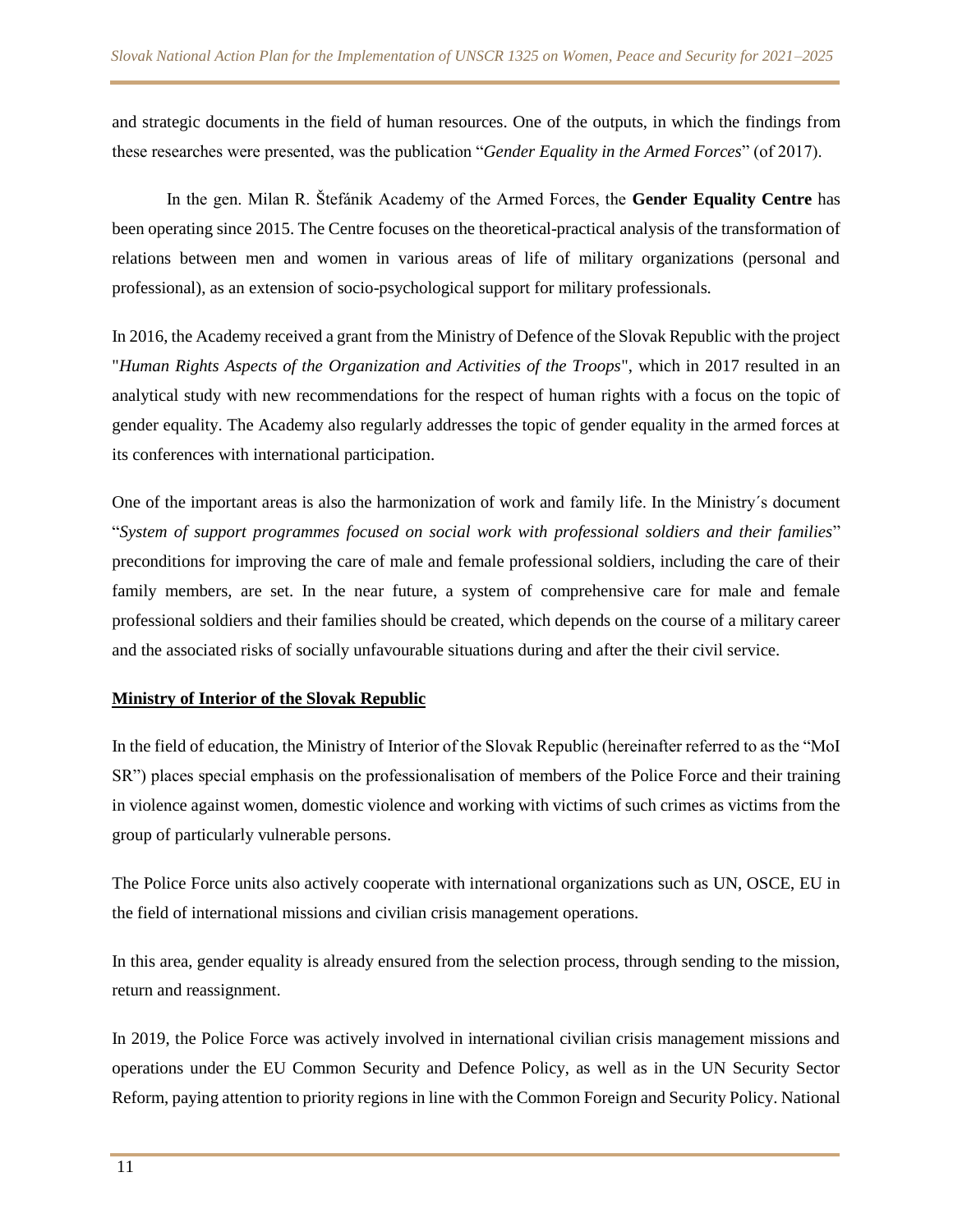contributions went to the Eastern Partnership countries, the Western Balkans and to missions supporting the UN security sector reform in Cyprus and Haiti. In OSCE missions, our participation supports security policy dialogue with countries outside the European and Euro-Atlantic structures, in particular the Russian Federation and Ukraine.

During 2019, members of the Police Force served in the following missions: EUBAM Ukraine/Moldova (2



police officers), EULEX Kosovo (3 police officers), EUMM Georgia (9 police officers, including 2 women), EUAM Ukraine (3 police officers), OSCE Ukraine, Special Monitoring Mission (3 police officers), UN UNFICYP Cyprus (7 police officers, including 4 women), UN UNSTAMIH Haiti (2 police officers).

The database of police officers kept for possible sending to peacekeeping missions is supplemented annually by a selection to which every policewoman

has the opportunity to apply. To date, more than 20% of women are listed in the database of police officers ready to be sent on peacekeeping missions. On average, we have sent 25% of the total number of police officers sent in peacekeeping missions.

In April 2019, during the Slovak Chairmanship of the OSCE, the Bureau of Border and Foreign Police of the Presidium of the Police Force participated in activities to support the empowerment of women within the OSCE Security and Border Management Services.

Support for the women´s empowerment within the Police Force is also implemented through the active involvement of **the Association of Female Members of the Police Force**, which began its activities in April 1990 as an independent civic association. The Slovak Association was the fifteenth organization of the *European Network of Policewomen*, which strives to facilitate positive changes in Gender Mainstreaming and optimising the position of women in Law Enforcement.

As part of its activities, **the Migration Office of the Ministry of Interior of the Slovak Republic** creates conditions and cares for asylum seekers from vulnerable groups of persons in asylum facilities of the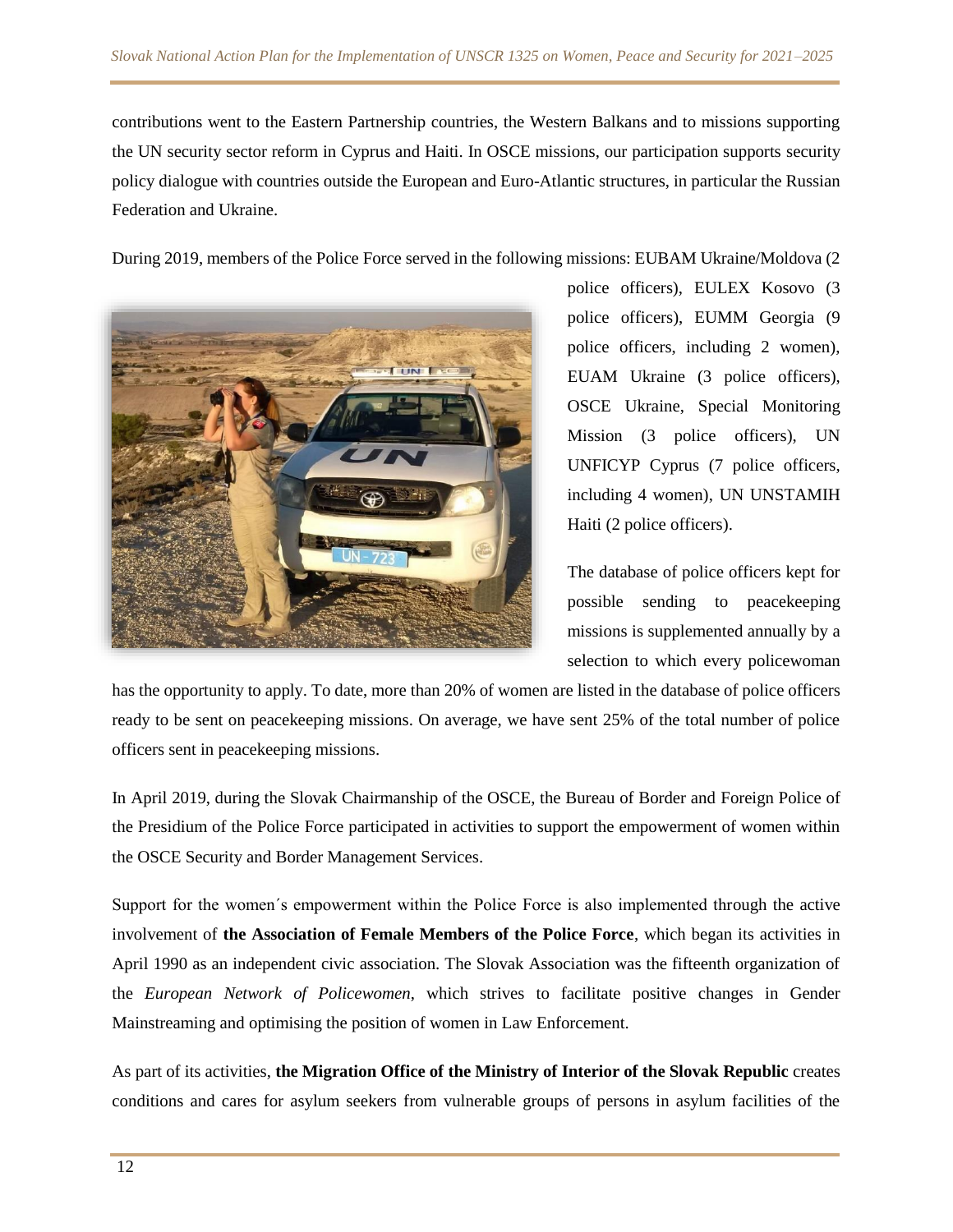Ministry of Interior of the Slovak Republic, including, inter alia, women, mothers with children and victims of physical and sexual violence. During the asylum procedure, asylum applicants from vulnerable groups are placed in a specially designated asylum facility of the Ministry of Interior of the Slovak Republic, where they are provided with separate sheltered housing, medical, social and psychological care, and legal representation in asylum proceedings. In case of granting international protection, these persons enter the integration process, where they also receive psychological assistance, social and legal counselling.

The Migration Office of the Ministry of Interior of the Slovak Republic places emphasis on psychological assistance in the care of asylum applicants as well as in the integration of persons granted international protection, as it is a specific group of persons who often come from countries with ongoing armed conflict. To prevent and assist women with international protection, the Migration Office of the Ministry of Interior of the Slovak Republic organizes group meetings with a female psychologist for women who were victims of threats or extremism in the Slovak territory by Slovak citizens, based on their national origin, religion or colour, as well as preventively with women who could become victims of such conduct.

Employees of the Migration Office of the Ministry of Interior of the Slovak Republic participate in operational support of the *European Asylum Support Office* to countries most affected by the migration and refugee crisis, where they are also deployed in refugee camps by providing social work assistance, especially in Cyprus and Greece. Approximately ten female employees of the Migration Office of the Ministry of Interior of the Slovak Republic take part in these postings each year.

#### **Ministry of Labour, Social Affairs and Family of the Slovak Republic**

The Ministry of Labour, Social Affairs and Family of the Slovak Republic (hereinafter referred to as the "MoLSAF SR") performs tasks in ensuring the creation and implementation of the state policy of gender equality and equal opportunities.

It actively participates in the fulfilment of the objectives of the WPS agenda, in particular through the activities of the *Department of Equality between Women and Men and Equal Opportunities* (hereinafter referred to as the "DEWMEO", former Department of Gender Equality and Equal Opportunities), the contributory organization *Institute for Labour and Family Research* (hereinafter referred to as the "ILFR") and within it the *Coordination and Methodological Centre for the Prevention of Violence against Women* (hereinafter referred to as the "CMC"). The Ministry of Labour, Social Affairs and Family of the Slovak Republic is responsible for national strategic documents, namely the *National Strategy for Gender Equality and the Action Plan for Gender Equality* for 2014– 2019 and the *National Action Plan for the Prevention and Elimination of Violence against Women* 2014– 2019.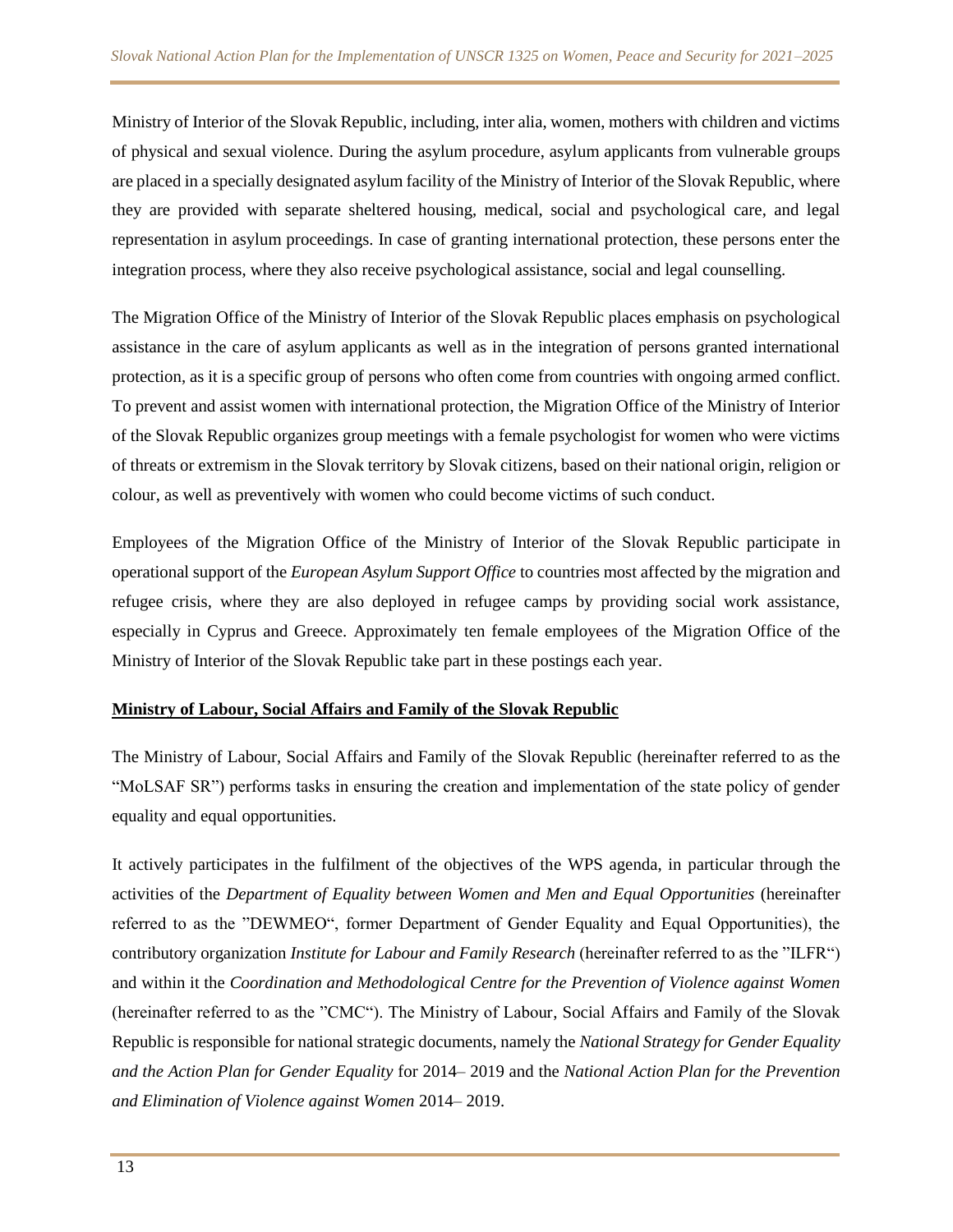In 2017, the Ministry of Labour, Social Affairs and Family of the Slovak Republic launched a nationwide media campaign entitled "*Because I say no*" aimed at preventing sexual violence in intimate relationships between young people by raising awareness and information about this serious problem. The main goal of the campaign was to increase the sensitivity of young people to the issue of sexual violence by providing the most important information about its forms, consequences, causes and assistance.

In 2018, the ILFR began implementing the activities of the national project *Prevention and Elimination of Gender Discrimination*. The aim of the project is the systemic institutional provision of counselling activities in the field of gender discrimination, including violence against women, and to strengthen the professional capacities of ILFR in the implementation of gender discrimination elimination policy. A special activity is the implementation of tasks related to the prevention and elimination of violence against women, namely the activities of the *Coordination and Methodological Centre for the Prevention of Violence against Women* (CMC), including ensuring the continuous operation of a free national hotline for women experiencing violence.

The CMC, in cooperation with the Presidium of the Police Force of the Slovak Republic and the Academy of the Police Force of the Slovak Republic, organizes training of police officers, pedagogical and professional staff on violence against women and domestic violence, and to increase the quality of legal aid and counselling for women experiencing violence. In 2019, it organized workshops for students and public discussions on the issue of violence against women.

The national telephone helpline for women experiencing violence has been operating continuously since February 2015. It has been used at least once by more than 2,000 women since its inception.

The ILFR and CMC appear in the media, publish professional articles, blogs and speak at professional conferences as part of an information campaign on the topic of violence against women. They run a website dedicated to violence against women, www.zastavmenasilie.gov.sk.

The Ministry of Labour, Social Affairs and Family of the Slovak Republic, in cooperation with state administration bodies, is mandated to prepare and submit to the UN Committee on the Elimination of Discrimination against Women periodic reports on its implementation of the provisions of CEDAW.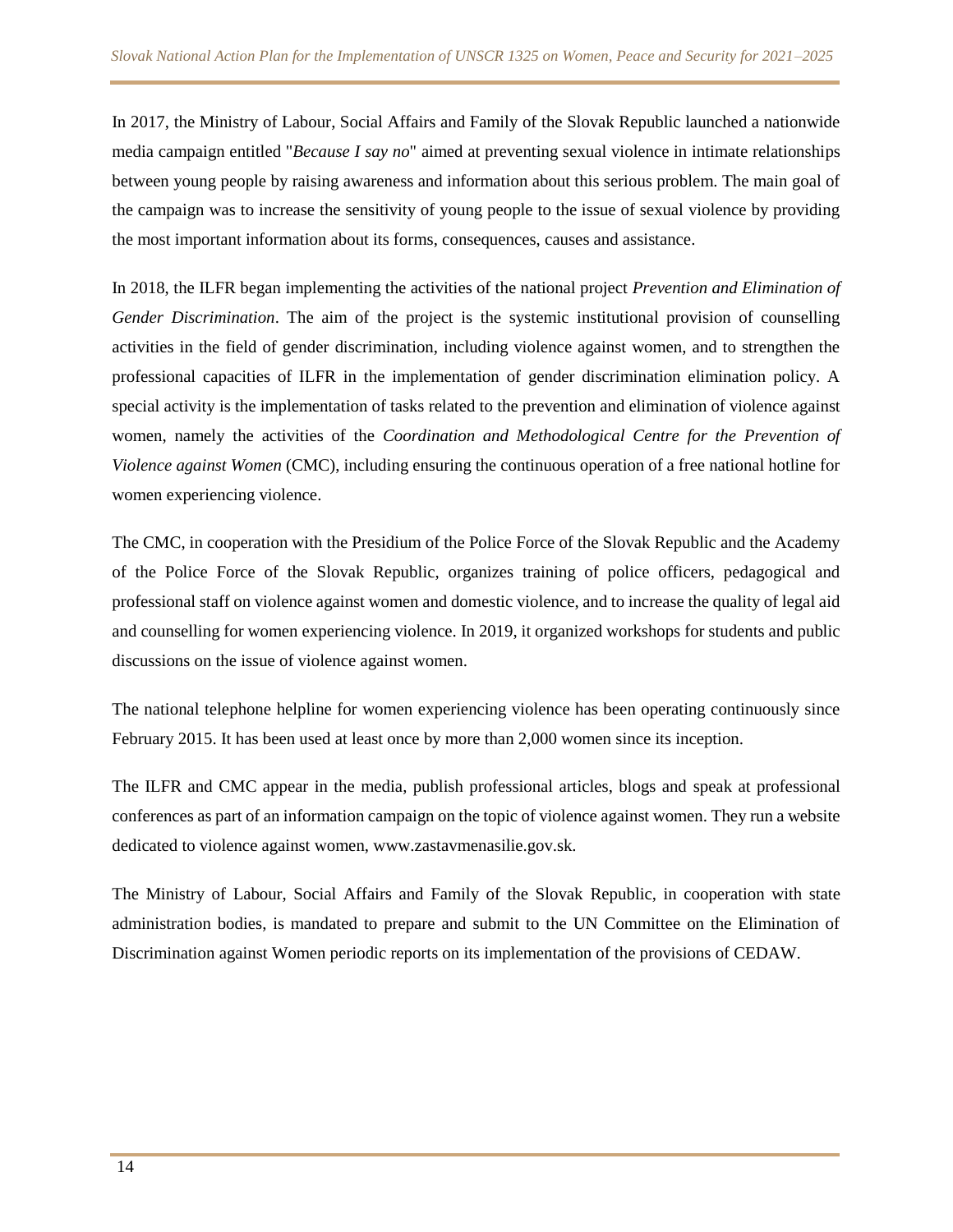#### **7. Commitments and specific measures for the implementation of the National Action Plan**

#### Ministry of Defence of the Slovak Republic

- Adoption and supporting measures with the aim of increasing the percentage of women in the armed forces of the Slovak Republic, their representation in military structures and decisionmaking positions;
- Adoption and supporting measures with the aim of increasing the active and adequate participation of female members of the Slovak Armed Forces in missions and operations of international crisis management under the auspices of the UN, EU and NATO, including decision-making positions;
- Provision of training for male and female members of the Slovak military contingent and sent male and female experts in the field of prevention and fight against sexual violence, security and protection of human rights of women and girls before deployment to international crisis management missions and operations;
- Integrating women's experience and perspective into analyses, planning, implementation and evaluation of Slovakia's participation in international crisis management missions and operations.

#### Ministry of Interior of the Slovak Republic

- Increasing the percentage of women in the Police Force of the Slovak Republic and their representation in leadership and decision-making positions;
- Increasing the active and adequate participation of women in international crisis management police missions, including in leadership positions;
- Providing education and training of male and female members of the Slovak police contingent in the field of sexual violence prevention, security and protection of human rights of women and girls before deployment to international crisis management operations in fragile states, conflict situations and humanitarian crises;
- Integrating women's experience and perspective into analyses, planning, implementation and evaluation of Slovakia's participation in international crisis management police missions;
- Ensuring the active and adequate representation of female experts in the national nomination system for nominating male and female members for sending to the agency FRONTEX;
- Strengthen domestic migration and asylum policies to meet the needs of people from vulnerable groups such as traumatized women and girls fleeing conflict zones and victims of war, thus reducing their vulnerability to trafficking in human beings and exploitation in the EU territory.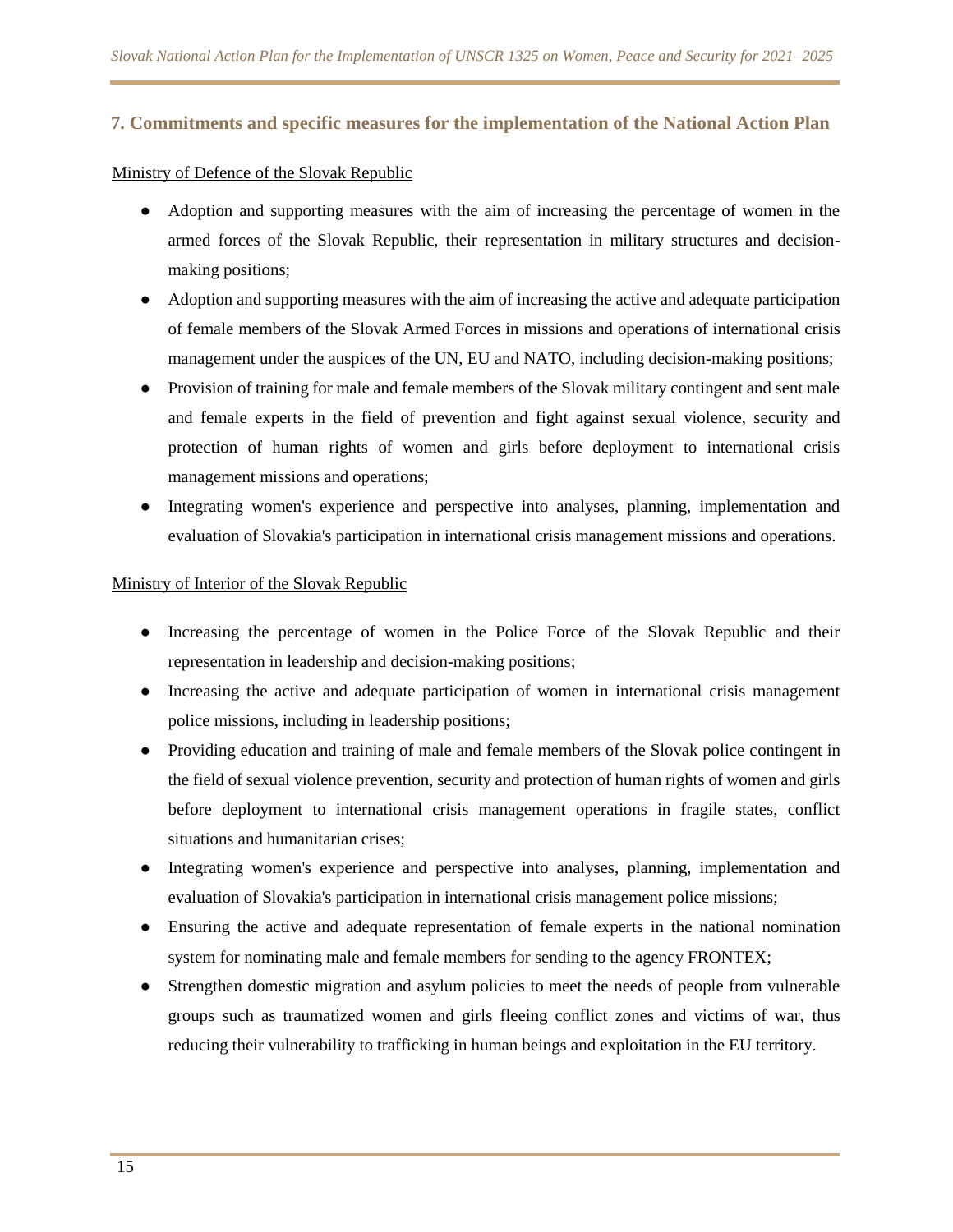#### Ministry of Foreign and European Affairs of the Slovak Republic

- Taking into account equal opportunities in all phases of the project cycle, from planning through implementation, monitoring to evaluation of projects and programmes of bilateral development cooperation of the Slovak Republic;
- Strengthen cooperation with civil society, local women's and gender equality organizations in order to promote and educate on equal opportunities as a development cooperation agenda in partner countries;
- Implementing humanitarian aid to take into account the different effects of conflicts and crises on women and girls;
- Raising women's participation and combating sexual violence to one of the priorities of the Security Sector Reform (SSR);
- Increasing the active and adequate participation of women in civilian crisis management of conflict situations abroad;
- Increasing the percentage share in the sum of voluntary financial contributions of the Slovak Republic to international organizations, funds and agencies to address the special needs of women in post-conflict situations;
- Active involvement in the work of the *WPS National Focal Points Network* a network of national contact points for the WPS agenda, aimed at closer coordination between Member States, sharing knowledge and exchanging experience;
- Support for the activities of non-governmental organizations active in the field of the WPS agenda.

#### Ministry of Labour, Social Affairs and Family of the Slovak Republic

- Incorporating the WPS agenda into the activities and topics of the Committee for Gender Equality of the Council of the Government of the Slovak Republic for Human Rights, National Minorities and Gender Equality;
- The ILFR cooperation on educational events on the topic of WPS;
- Support for the activities of non-governmental organizations active in the field of the WPS agenda.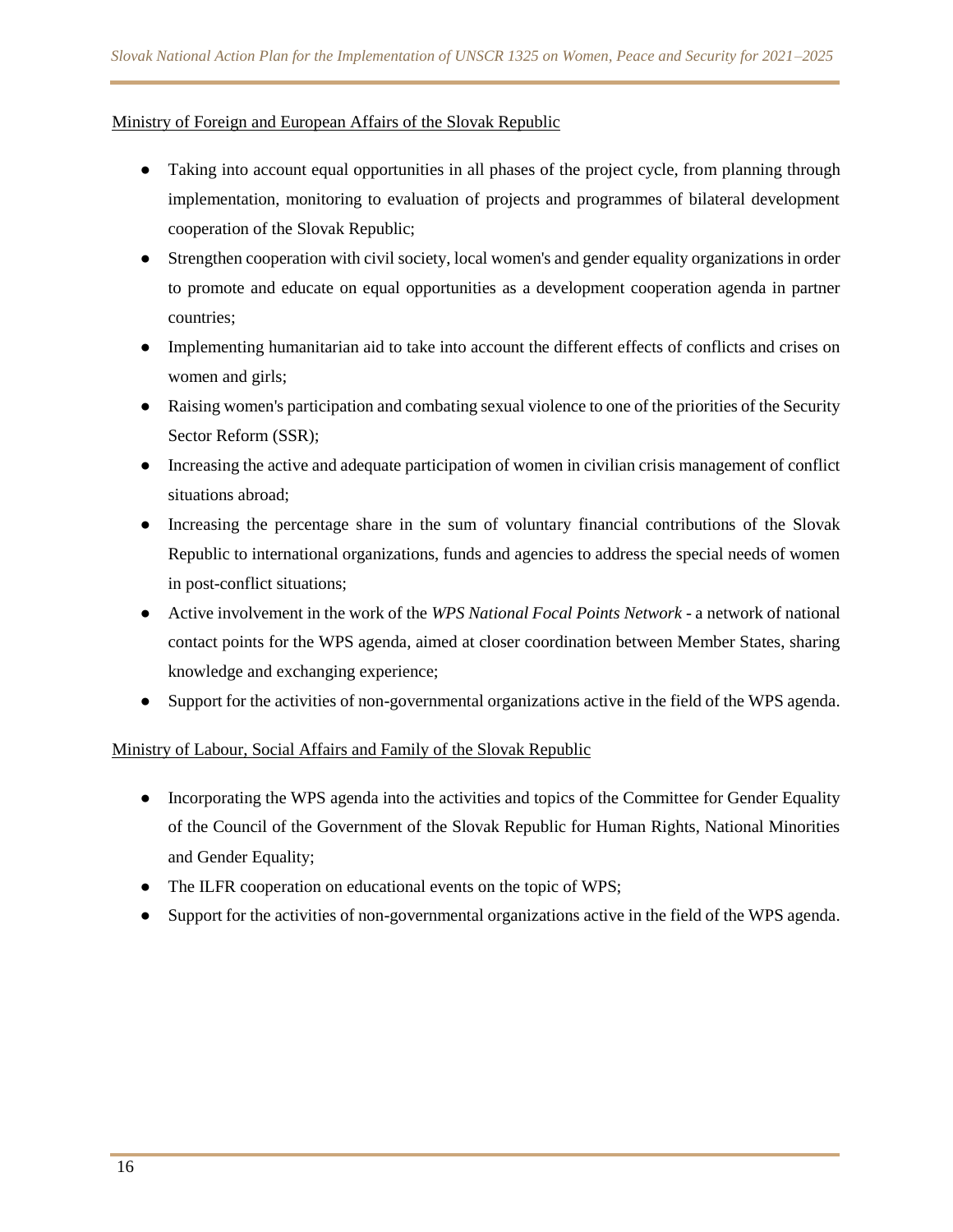# **8. Strategic goals of the National Action Plan - Women, Peace and Security**

# **1. Increasing women's participation in peace and security**

Increasing and promoting the full and equal participation of women in conflict prevention and resolution, peace negotiations, peace-building and peacekeeping is a key prerequisite for sustainable peace and security.

| <b>Operational objective</b>                                                                                                                                                                               | <b>Method of evaluation</b>                                                                                                                                                                                                                                                                                                                                                  | <b>Fulfilment</b>                                       | <b>Responsibility</b>                                         |
|------------------------------------------------------------------------------------------------------------------------------------------------------------------------------------------------------------|------------------------------------------------------------------------------------------------------------------------------------------------------------------------------------------------------------------------------------------------------------------------------------------------------------------------------------------------------------------------------|---------------------------------------------------------|---------------------------------------------------------------|
| 1.1.<br>Adoption of measures to<br>increase the<br>representation of women<br>in the Armed Forces of<br>the Slovak Republic and<br>the Police Force,<br>including decision-<br>making positions            | monitoring the ratio of<br>women and men in the<br>Armed Forces of the<br>Slovak Republic and the<br>Police Force, including the<br>breakdown of data<br>according to rank and<br>management position<br>measures taken to increase<br>the representation of<br>women in the Armed<br>Forces of the Slovak<br>Republic and the Police<br>Force                               | continuously, with<br>evaluation as of 31<br>March 2026 | MoD SR<br>MoI SR/PF                                           |
| 1.2.<br>Taking measures to<br>increase the<br>representation of women<br>in military and civilian<br>missions, as well as in<br>international<br>organizations, including<br>decision-making<br>positions. | monitoring the ratio of<br>women and men sent by<br>the Slovak Republic in<br>military and civilian<br>missions, including the<br>breakdown of data by rank<br>and management position<br>measures taken to increase<br>the representation of<br>women in military and<br>civilian missions and in<br>international organizations,<br>including decision-making<br>positions | continuously, with<br>evaluation as of 31<br>March 2026 | MoFEA SR<br>MoD SR<br>MoI SR<br>(other sending<br>ministries) |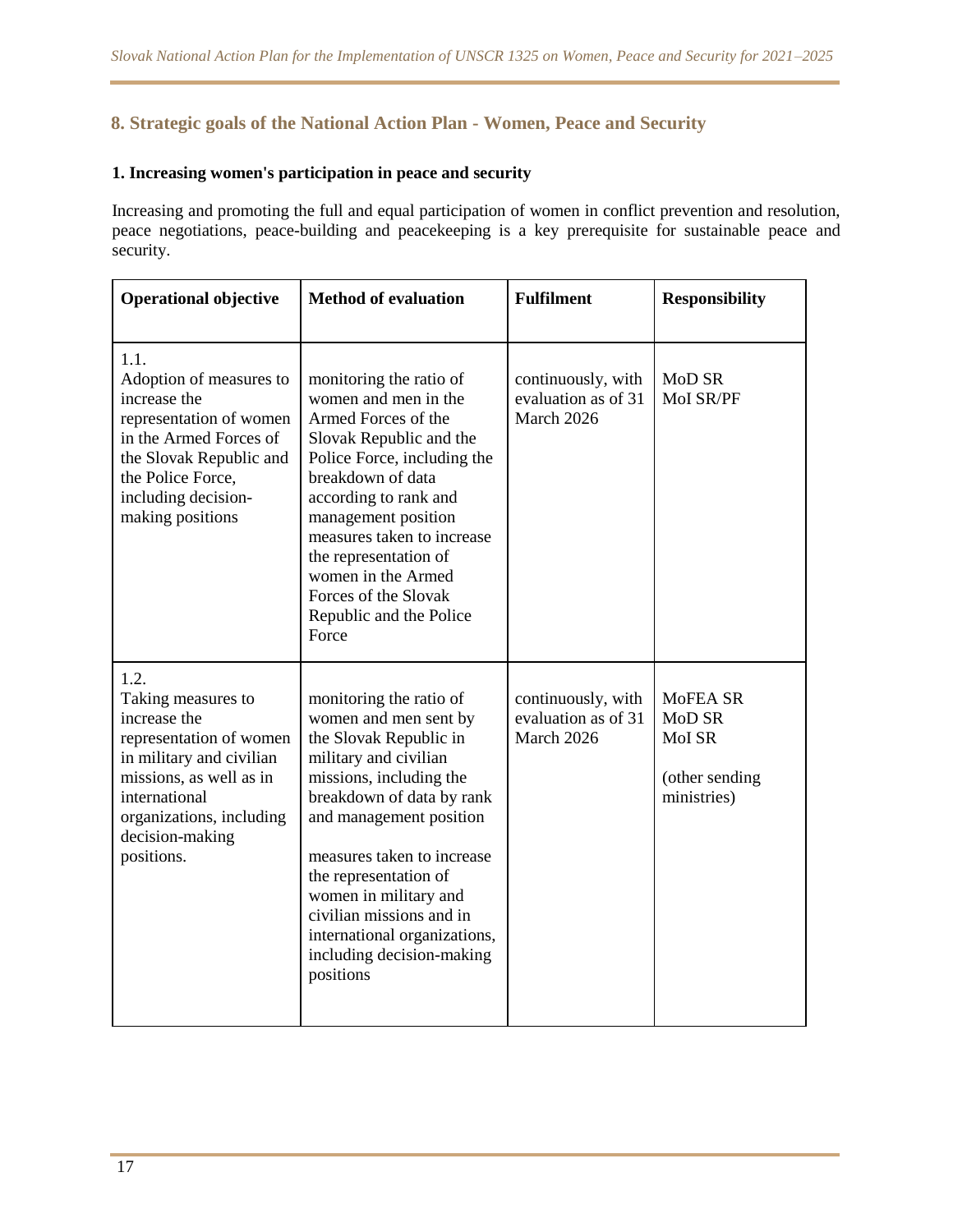| 1.3.<br>Implementing measures<br>to promote the<br>reconciliation of work<br>and private life                                                                                                             | Overview and number of<br>measures implemented<br>monitoring the use of<br>implemented measures                                                            | continuously, with<br>evaluation as of 31<br>March 2026 | MoD SR,<br>MoFEA SR<br>MoI SR<br>MoLSAF SR                 |
|-----------------------------------------------------------------------------------------------------------------------------------------------------------------------------------------------------------|------------------------------------------------------------------------------------------------------------------------------------------------------------|---------------------------------------------------------|------------------------------------------------------------|
| 1.4.<br>Ensuring equal pay for<br>men and women in the<br>Armed Forces of the<br>Slovak Republic, in the<br>Police Force, in military<br>and civilian missions<br>and in the field of<br>humanitarian aid | statistics on the<br>remuneration of male and<br>female employees,<br>including personal<br>allowances, by breakdown<br>of rank and management<br>position | continuously, with<br>evaluation as of 31<br>March 2026 | MoD SR<br>MoFEA SR,<br>MoI SR,<br>cooperation<br>MoLSAF SR |

### **2. Taking into account and protecting women's human rights and their specific needs in line with the Women, Peace and Security agenda**

| <b>Operational objective</b>                                                                                                                                                        | <b>Method of evaluation</b>                                                                                                                                                                                                                                                   | <b>Fulfilment</b>                                          | <b>Responsibility</b>        |
|-------------------------------------------------------------------------------------------------------------------------------------------------------------------------------------|-------------------------------------------------------------------------------------------------------------------------------------------------------------------------------------------------------------------------------------------------------------------------------|------------------------------------------------------------|------------------------------|
| 2.1.<br>Taking measures<br>concerning the specific<br>needs and protection of the<br>rights of women and girls at<br>all stages and areas of<br>conflict resolution                 | number of measures that<br>take into account the needs<br>of women and girls,<br>including the protection of<br>political rights, economic<br>rights, and protection<br>against violence and<br>sexual violence<br>monitoring the<br>effectiveness of<br>implemented measures | continuously,<br>with evaluation<br>as of 31 March<br>2026 | MoD SR<br>MoI SR             |
| 2.2<br>Taking specific measures to<br>violence<br>prevent<br>against<br>including<br>sexual<br>women,<br>violence<br>and<br>sexual<br>harassment, both internally<br>and externally | developed regulations for<br>the prevention of violence<br>against women, including<br>sexual violence and sexual<br>harassment in the course of<br>business and civilian<br>relations                                                                                        | continuously,<br>with evaluation<br>as of 31 March<br>2026 | MoD SR, MoLSAF<br>SR, MoI SR |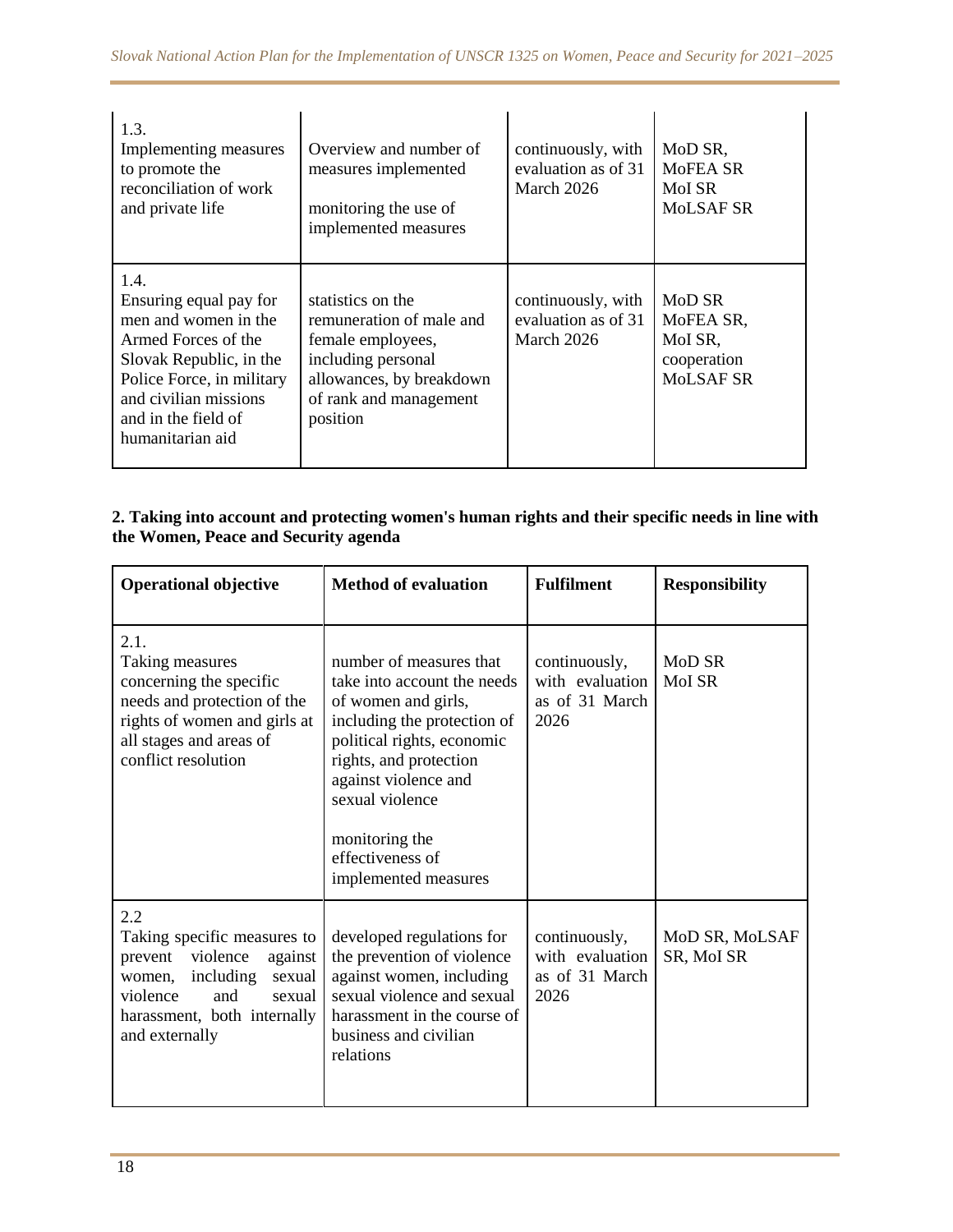| 2.3<br>Providing qualified staff to<br>deliver information and<br>needed support to victims of<br>violence, including sexual<br>violence and sexual<br>harassment at all stages and<br>in the areas of conflict<br>resolution, humanitarian aid<br>and asylum procedures | number of skilled<br>male/female workers | continuously,<br>with evaluation<br>as of 31 March<br>2026 | MoD SR, MoLSAF<br>SR, MoI SR |
|--------------------------------------------------------------------------------------------------------------------------------------------------------------------------------------------------------------------------------------------------------------------------|------------------------------------------|------------------------------------------------------------|------------------------------|
|--------------------------------------------------------------------------------------------------------------------------------------------------------------------------------------------------------------------------------------------------------------------------|------------------------------------------|------------------------------------------------------------|------------------------------|

# **3. Raising awareness and deepening expertise on the Women, Peace and Security agenda**

| <b>Operational objective</b>                                                                                                                                                                                                                                                   | <b>Method of evaluation</b>                                       | <b>Fulfilment</b>                                          | <b>Responsibility</b>                   |
|--------------------------------------------------------------------------------------------------------------------------------------------------------------------------------------------------------------------------------------------------------------------------------|-------------------------------------------------------------------|------------------------------------------------------------|-----------------------------------------|
| 3.1.<br>Development of a training<br>manual on the WPS agenda,<br>including women's<br>participation, prevention of<br>violence against women and<br>sexual violence, provision<br>of information and<br>necessary support to<br>victims, in cooperation with<br>civil society | number of developed<br>modules on the WPS<br>agenda               | continuously,<br>with evaluation<br>as of 31 March<br>2026 | MoLSAF SR<br>(ILFR)<br>MoD SR<br>MoI SR |
| 3.2.<br>Provision of professional<br>training of the teaching team<br>for education according to<br>the operational objective<br>3.1.                                                                                                                                          | number of trained<br>male/female lecturers<br>number of trainings | continuously,<br>with evaluation<br>as of 31 March<br>2026 | MoLSAF SR<br>(ILFR)<br>MoD SR<br>MoI SR |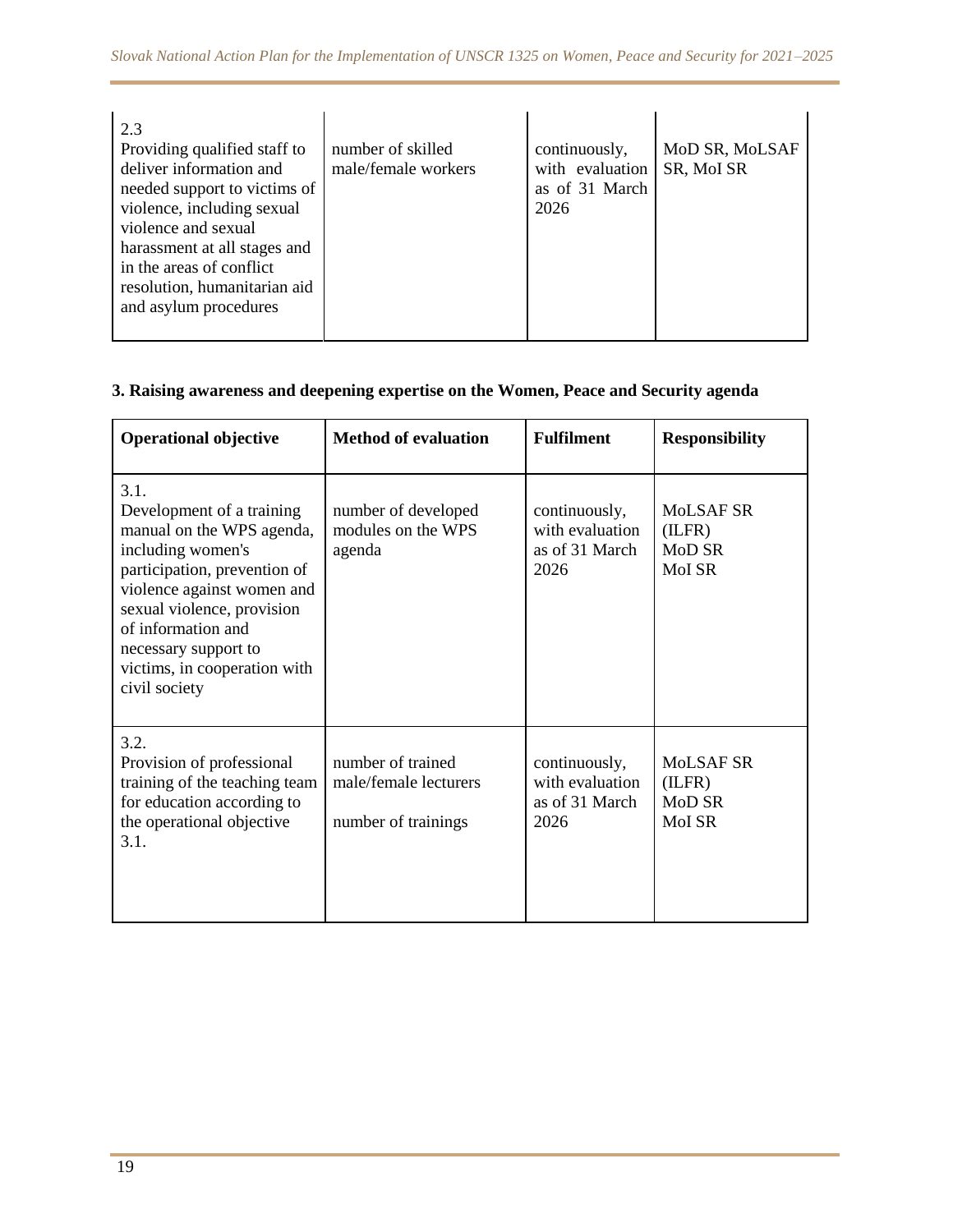| 3.3.<br><b>Educational activities</b><br>according to the manual 3.1.<br>to the WPS agenda                                                                                                                                                             | number of educational<br>activities containing an<br>educational module<br>dedicated to the WPS<br>agenda according to the<br>manual from task 3.1<br>number of male and<br>female graduates of<br>educational activities<br>containing a single<br>educational module<br>dedicated to the WPS<br>agenda | continuously,<br>with evaluation<br>as of 31 March<br>2026 | MoD SR<br>MoI SR                                                                                                                         |
|--------------------------------------------------------------------------------------------------------------------------------------------------------------------------------------------------------------------------------------------------------|----------------------------------------------------------------------------------------------------------------------------------------------------------------------------------------------------------------------------------------------------------------------------------------------------------|------------------------------------------------------------|------------------------------------------------------------------------------------------------------------------------------------------|
| 3.4.<br>Incorporating the content of<br>education from task 3.1. into<br>tertiary and lifelong<br>learning, with an emphasis<br>on the training of<br>male/female workers at all<br>stages and areas of conflict<br>resolution and humanitarian<br>aid | number of peace and<br>security staff who have<br>received training on the<br>WPS agenda                                                                                                                                                                                                                 | continuously,<br>with evaluation<br>as of 31 March<br>2026 | MoD SR, MoFEA<br>SR, MoLSAF SR                                                                                                           |
| 3.5.<br>Informing the public about<br>the WPS agenda, including<br>related international<br>obligations of the Slovak<br>Republic                                                                                                                      | number of media<br>appearances, conferences,<br>seminars, trainings, etc.                                                                                                                                                                                                                                | continuously,<br>with evaluation<br>as of 31 March<br>2026 | MoD SR, MoFEA<br>SR, MoLSAF SR                                                                                                           |
| 3.6.<br>Support for the activities of<br>non-governmental<br>organizations active in the<br>field of the WPS agenda.                                                                                                                                   | number of supported<br>NGOs operating<br>in the area of the Women,<br>Peace and Security agenda                                                                                                                                                                                                          | continuously,<br>with evaluation<br>as of 31 March<br>2026 | Subsidy schemes of<br>MoLSAF SR,<br>MoD SR, MoFEA<br>SR, MoI SR,<br>budgets of<br>relevant ministries<br>and higher<br>territorial units |